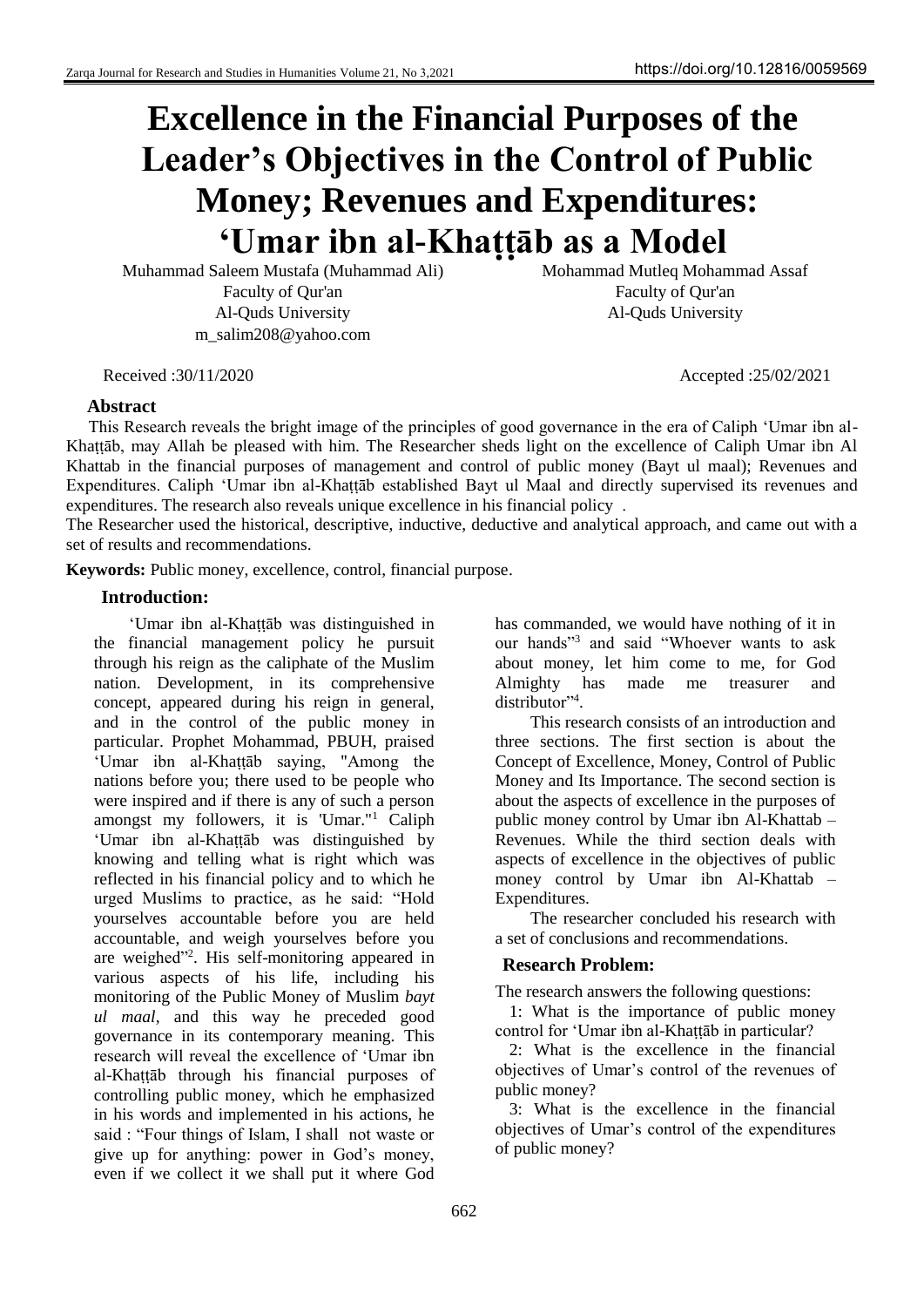#### **Research Importance:**

This research talks about the most important principles of good governance, which is the control of public money; through the personality of Caliph Umar bin Al-Khattab may God be pleased with him. This research is different from other studies as it highlights the objectives of monitoring public money for Omar bin Al-Khattab, and his excellence in the purposes of these objectives.

# **Literature Review:**

1. Al-Saadi, Abdullah Jamaan Saeed, The Politics of Money in Islam during the Age of ʻUmar ibn al-Khaṭṭāb and its Comparison with Modern Systems, Master thesis, Al-Azhar Al-Sharif, School Library, Doha, Qatar, 1983. It discussed the revenues of the Islamic state, its banks, and its expenditures during the reign of Caliph Umar Ibn al-Khattab.

2.Qalaaji, Muhammad Rawas, The Economic Thought of Omar Bin Al-Khattab, Journal of the Center for Sunnah and Biography of the Prophet, Qatar University, 3rd. Issue, 1988. He discussed the aspects of the economic thought, the horizontal distribution of wealth.

3.Al-Harthy, Jraibah bin Ahmed bin Sinan, the economic fiqh of the Commander of the Faithful Umar bin Al-Khattab, Dar Al-Andalus Al-Khadra, Jeddah, 2001 AD. He examined the economic assets of production, consumption, distribution, and money, and he also examined the financial control, its importance, objectives and means.

#### **Research Methodology**:

The study adopted the historical approach, the descriptive analytical approach, and the deductive approach.

#### **Section I**

#### **The Concept of Excellence, Money, Control of Public money and Its Importance**

#### **1.1 "Excellence": lexically and contextually**

The word "tamayyuz" (Excellence) is linguistically derived from "Maza", which means isolated and sorted. Arabs say: The people "Emtaza" i.e. they are distinguished by something<sup>5</sup>, and the thing "Emtaza" i.e. it is separated from others<sup>6</sup>, and he "Maza" the harm from the road i.e. he removed it from the road.<sup>7</sup> It was said: "Attamyyuz" (Excellence) is a force in the human mind through which one can extract the required meaning<sup>8</sup>.

Tamayyuz (Excellence) terminologically means: "Separation between similar things"<sup>9</sup> , and "What removes misconception of a mentioned thing"<sup>10</sup>. According to the Fuqaha (Jurists); Sinn

at-tamyiz (the "age of discernment"): "refers to the age at which a person is able to care for himself or herself, no longer requiring adult assistance"<sup>11</sup>.

# **1.2 "Control": Lexically and Contextually**

Raqaaba (Control) is, lexically, derived from "Raaqaba", which means guarded and watched. He "Raaqaba" Allah i.e. he feared Allah<sup>12</sup>, and he "Raaqaba" a thing or a matter i.e. he waited, monitored, and cared about  $it^{13}$ . Al-Muraqib (Controller) is the participle of "Raqaba". Al-Raqeeb: One of the names of Allah Almighty, and its meaning is: The Protector, from whom nothing is hidden, and for whom nothing is unknown<sup>14</sup>. The term "Al-Raqeeb" also refers to the guard and the awaiting person, and "Al-Marqaba" is the site in which Al-Raqeeb is  $located<sup>15</sup>$ .

# **Control: Contextually<sup>16</sup>**

(A) Administrative Control, and its definitions include:

**First:** "Checking the extent to which the desired goals have been achieved, revealing the difficulties in achieving these objectives, and working to eliminate them as soon as possible"<sup>17</sup>.

**Second:** "A mean by which you can ensure the possibility of achieving objectives within the specified time"<sup>18</sup>.

**Third:** "The self-control applied by the administration to itself i.e. the administration controls itself by itself"<sup>19</sup>.

(B) Financial Control, and its definitions include:

First: "Preservation of public money"<sup>20</sup>.

**Second:** "Supervision, examination, and review by a higher authority that has this right to know how the work progresses and ensure the validity of using public money for the purposes intended for them in accordance with the relevant instructions and laws, and the integrity of the distinct results of these works"<sup>21</sup>.

(C) Financial control according to contemporary Sharia scholars: "Following up the works undertaken by individuals and groups to ensure that they are carried out according to the rules of Islamic Sharia"<sup>22</sup>.

(D) Financial control according to contemporary financial experts: "The set of processes necessary to follow up the works of implementing the designed plans and policies, for the purpose of identifying and addressing deviations on time, in addition to preserving public money from misuse".

# **1.3 "Money" Lexically and Contextually**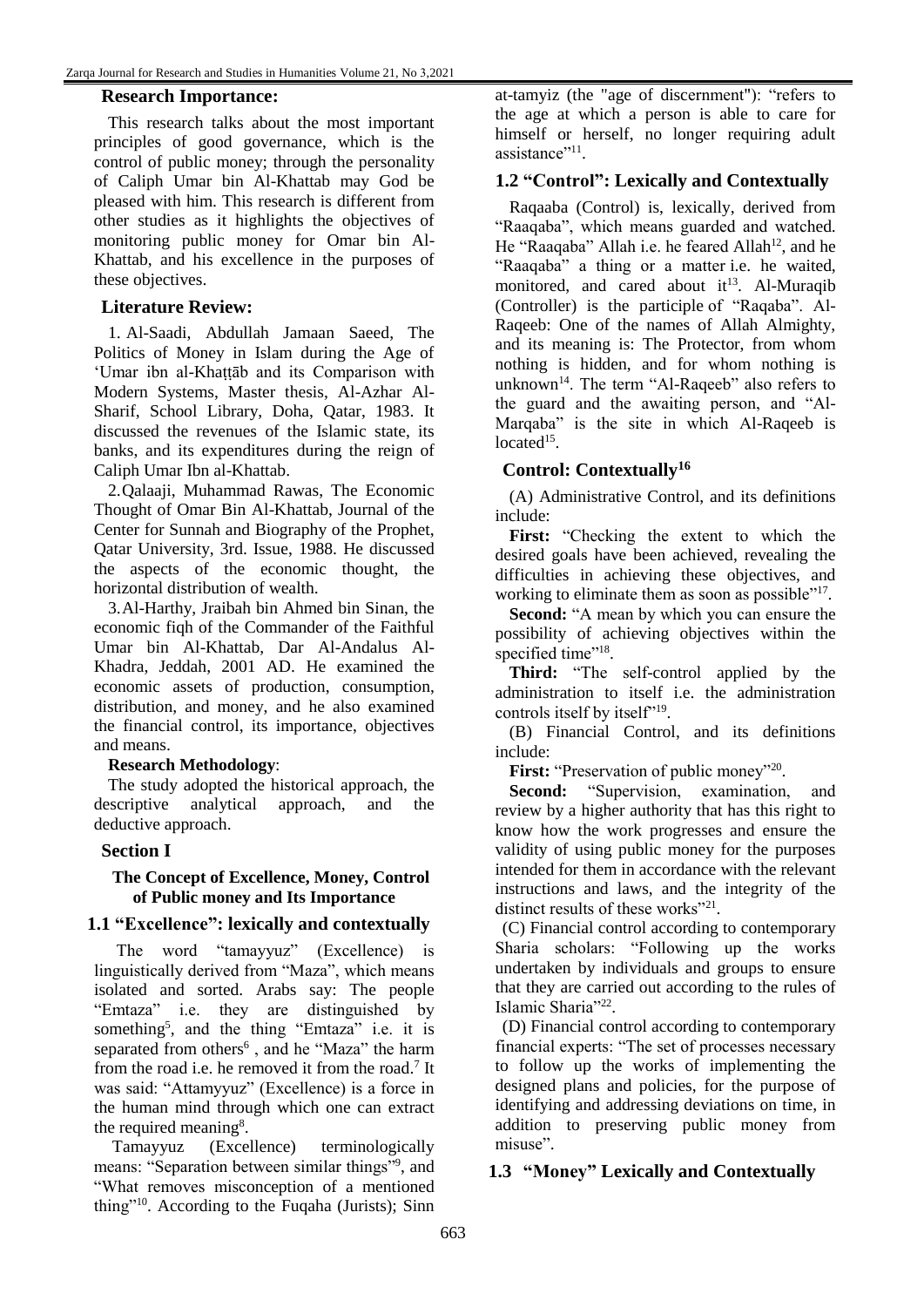Maal (Money) linguistically is anything that a person owns<sup>23</sup>, and it is derived from the verb "mawala"; and "tamawwala" means the one has become an owner of money<sup>24</sup>. Money originally meant what is owned of gold and silver, and then it was given to what is owned of assets $25$ .

# **Definition of Money Lexically:**

**First:** Definition of money in the four considered fiqhi madhhabs (schools of jurisprudence):

The Hanafis: "What the self naturally desires and can be saved for the time of need"<sup>26</sup>, and "Anything owned by people (cash, assets, animals, etc.). However, in our culture, what comes to our minds when we hear money: cash and assets"<sup>27</sup>.

The Malikis: "What can be owned and possessed exclusively by an owner, provided that he obtained it legitimately"<sup>28</sup>.

The Shafi'is: "What is beneficial i.e. ready to be benefited from, and it is given to profits and assets"<sup>29</sup>, and Al-Shafi'i said: "The term money is only given to what has a value by which it shall be sold, and what can be spent, however small, and what people do not disregard such as a penny"<sup>30</sup>.

The Hanbalis: "Anything that has a benefit"<sup>31</sup>, and "Which benefit is permissible in any way, as is its possessing without need or necessity"32.

**Second:** Definition of money according to contemporary Sharia scholars: "All that can be owned and saved for the time of need"33, and "What can usually be possessed, attained, and benefit from"<sup>34</sup> .

**Third:** Money in the contemporary concept: "The cash used in commercial exchange"35.

**Fourth:** Public money in the judiciary: "Every property owned by the state, real estate or movable, which is allocated for the public benefit in accordance with a law, regulation, or administrative decision issued by a competent administrative authority"36.

# **1.4 Maqsad (Purpose) Lexically and Contextually**

Definition of maqasid (purpose) lexically: "maqsad" is "Masdar Mimi", and its meanings in Arabic revolve around moderation of things without exaggeration or negligence, and on the straight path, direction, and reliance<sup>37</sup>.

Definition of maqasid "purposes" contextually: The first definition: The definition of Ibn Ashour<sup>38</sup> : "The meanings and insights observed by the Lawgiver in all or most cases of legislation, so their observation is not limited to a specific type of Sharia laws".

The second definition: The definition of Al-Resoni<sup>39</sup> "The objectives that the Sharia has been established to achieve, for the interest of the people."

The third definition: The definition of Al-Youbi<sup>40</sup> "The meanings, insights, and the like that the Lawgiver has observed in the legislation generally and specifically, in order to achieve the interests of the servants".

Maqasid (purposes) are divided into several types according to many considerations, including specific objectives that are in acts of worship, criminal sanctions, and transactions, and among the specific objectives of the section of transactions are financial objectives, through which justice, honesty, cooperation, and reconciliation are achieved<sup>41</sup>.

#### **1.5 The Importance of Money Control in General**

The importance of public money control lies in the fact that preservation of money is one of the five essentials that the heavenly laws came to preserve, and in terms of the position that public money occupies in the life of the individual and society alike. The Lawgiver commanded the preservation of public money, because it is the lifeblood of the economic life of the state along with preserving the rest of the five necessities: preservation of religion, life, intellect, lineage which Al-Shatibi $42$  considered as the foundations of development that are established in religions, and by losing them people will not achieve worldly interests, nor hope for survival in the hereafter.

The importance of public money control also lies in the fact that preserving the other four necessities depends on preserving it. So, preserving money is a condition for preserving the other four necessities. This correlation and interdependence between preserving money and preserving the other four necessities were confirmed by Al- Shatibi<sup>43</sup>: "If there is no religion, there will be no desired reward, and if there is no human life, there will be no one who is religious, and if there is no reason, religiosity will disappear, and if there is no progeny, there will be no survival, and if there is no money. there will be no life".

Because of this position and importance of public money in Islamic law, the lawgiver imposed control through attaining it by legitimate methods, spending it on legitimate purposes, and continuous work for earning it in order to invest it to be preserved and to grow, hence stimulate the economy on the one hand, and achieve the sufficiency of society on the other hand.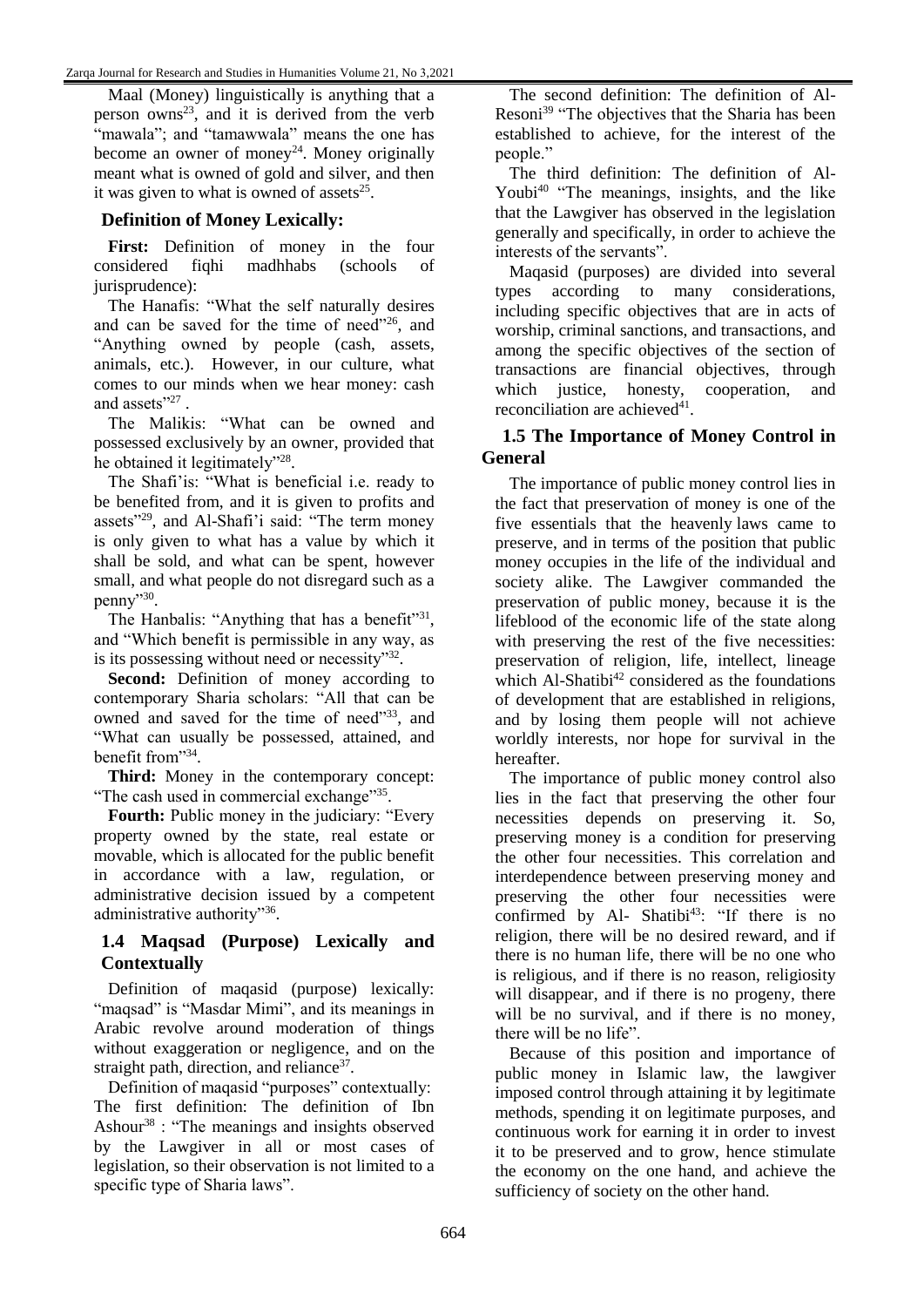The importance of public money control is demonstrated through several aspects, the most important of which are:

**First**: Saving public money from misuse, such as misappropriation.

**Second**: Collecting public money and spending it according to Islamic rules and regulations established by the holy Quran and the Prophetic Sunnah.

**Third**: Follow-up on financial plans and projects so that no legal violation occurs in its collection and spending<sup>44</sup>.

Fourth: Union of responsibilities and duties<sup>45</sup>.

**Fifth**: Surveillance of markets and prices in order to prevent all financial transactions that violate Islamic law provisions such as fraud and monopoly<sup>46</sup>.

#### **1.6 The Importance of Public Money Control for ʻUmar ibn al-Khaṭṭāb**

ʻUmar ibn al-Khaṭṭāb made public money control through earning it, preserving it, and spending it on the citizens and in the interests of Muslims one of the most important duties that he took upon himself to perform and adhere to, and not to spare any effort in all of that. Umar, may Allah be pleased with him, even asked the Muslims to remove him from the authority if he took money unlawfully or disbursed it in an unlawful way. He said to them: "O people, I've contemplated the matter of Islam and found that it is based on five things. Whoever preserves them, works according to them, and adheres to them- he has preserved the matter of Islam. And whoever misses one of them, he has lost the matter of Islam. If I missed one of them, then who believes in Allah and Yawm al-Qiyāmah among you should remove me from the authority like removing a hair from the dough, and it is not obligatory for him to obey me. Ammar ibn Yasser stood up and said: What are these things, Umar? He replied: The first is money, from where I take it, or where I collect it, until I disburse it in the routes in which Allah has commanded to disburse it, and there will be no dinar or dirham left for me or for my family exclusively"<sup>47</sup>.

Among the aspects of the importance of public money control by ʻUmar ibn al-Khaṭṭāb -may Allah be pleased with him- is that he considered public money the accurate balance that differentiates between a just ruler and an unjust, oppressive ruler. One day, he said to the Muslims: "I swear by Allah I don't know whether I am a caliph or a king! If I'm a king, then this is a great thing. Someone said: O Leader of the Believers, there is a difference between them. Umar said: What is it?

He said: The caliph does not take any money except in a legitimate way and does not disburse it except in a legitimate way. And you are like that, praise be to Allah! But the king oppresses people, so he takes the money from whomever he wants and gives it to whomever he wants"<sup>48</sup>.

One of the aspects of Umar's concern for public money is that he used to deal with public money like the one who is dealing with an orphan's money, which he must not spend it except in accordance with what the law giver has commanded, so he said: "I deal with Allah's money just as I deal with orphan's money"<sup>49</sup>. The objectives of public money control by Umar clearly indicate the importance of this control for Umar -may Allah be pleased with him-.<sup>50</sup>

#### **Section II**

#### **Aspects of Excellence in the Financial Objectives of Public Money Control by ʻUmar ibn al-Khaṭṭāb – Revenues**

#### **2.1 Aspect of the First Objective: Excellence in the Integrity of Money in Terms of its Permissibility and Source**

Umar was very keen on the permissibility of the money in order to be purely lawful. When one of his workers in Iraq was collecting the Jizyah imposed on the dhimmis, he took its value as alcohol, sold it, and then put its price in *bayt ul mal*; Umar got angry and said: "May Allah destroy Samra. He added to the money of Muslims the money of alcohol and pork; they are forbidden, and their price is forbidden"<sup>51</sup>. The point of significance is the saying of Umar "destroy", by which Umar meant disapproval of the deed and rebuking the doer, as was the custom of the Arabs<sup>52</sup>. This is an indication of his refusal of adding forbidden money to public money. And when Abu Hurairah returned from Bahrain with a lot of money, Umar was surprised and said to him: "Woe to you! Is your money lawful?" Abu Hurairah said: "Yes, it is"<sup>53</sup>. The point of significance is the saying of Umar "Woe to you!" which means surprise and disapproval, and his question about the source of this much money, whether it is permissible or not. ʻUmar ibn al-Khaṭṭāb dismissed Utbah ibn Farqad when he took wine from the Christians, sold it, and put its price in the House of Money in exchange for the Jizyah, and that was when Utbah ibn Farqad sent forty thousand dirhams of what he had sold from wine in exchange for the Jizyah, Umar said: "I swear by Allah that I will not assign any work to him again $54$ .

The point of significance is that Umar refused the forbidden source to enter bayt ul maal, he dismissed his worker Utbah ibn Farqad and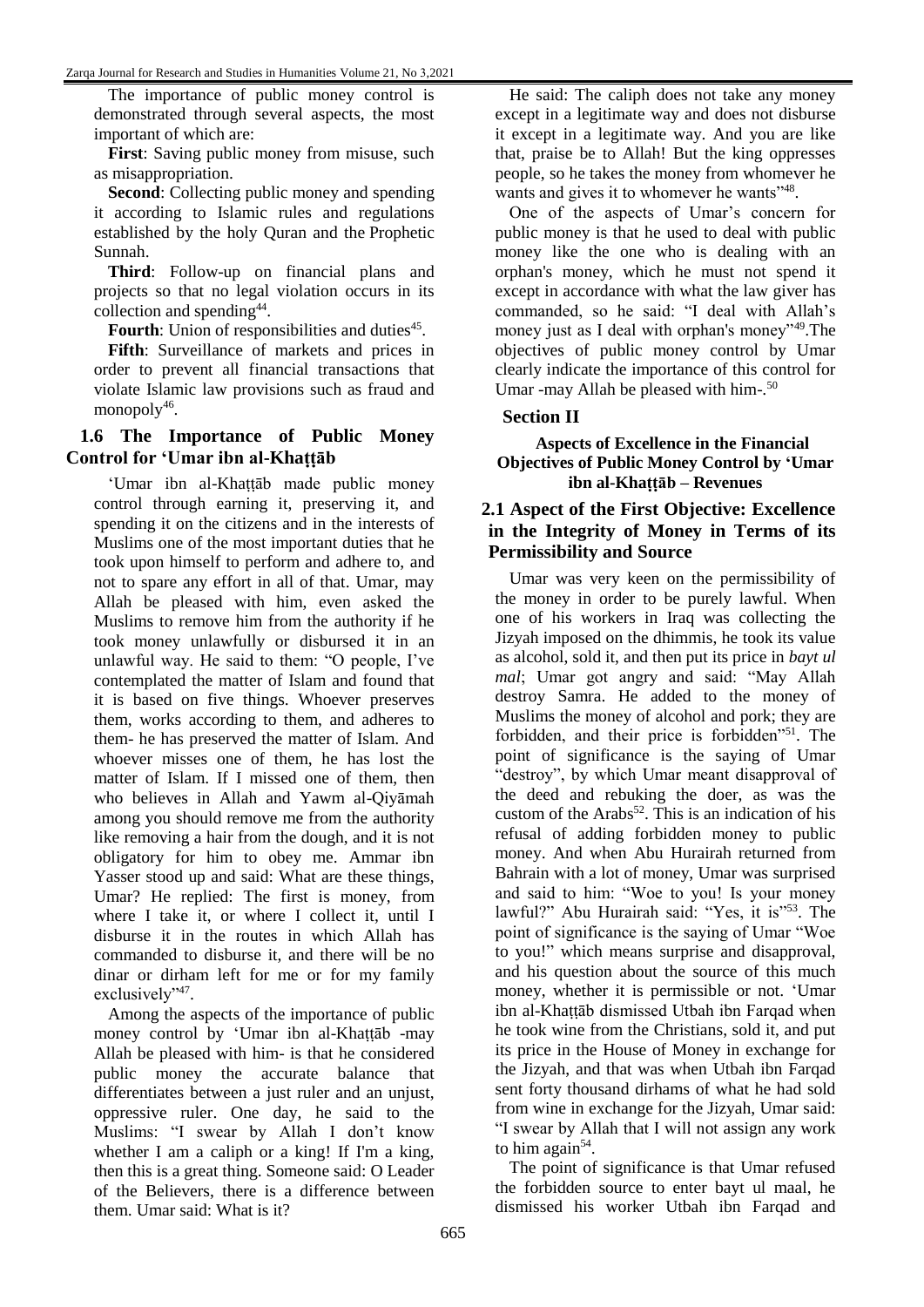swore by Allah not to assign any work to him again, and this is an evidence of the severity of his condemnation and his refusal of adding forbidden money to public money. He was also prohibiting dealing with counterfeit dirhams and said: "Whoever was deceived and given counterfeit money, he must not deceive others and say that it's genuine, but he should take it to the market and say: Who wants to buy these counterfeit dirhams in exchange for a garment or something of his belongings?"<sup>55</sup>, and the point of significance is that Umar prohibited Muslims from dealing with counterfeit dirhams, because monopoly and fraud are two sources of forbidden money, Umar punished whoever committed them, so he expelled Umayya ibn Yazid Al-Asadi and Mawla Muzaina from Medina for monopolizing food<sup>56</sup>. He prohibited monopoly and said: "A monopolist shall not sell in our market"<sup>57</sup>. When he saw a man mixing water with milk, he spilled it on him<sup>58</sup>, in order to rebuke and discipline him. On the level of trade with outside the Islamic State, Umar ibn Al-Khattab was keen that the commercial exchange must be lawful, and he inferred this by saying: "Trade is not permissible in what it is not permissible to eat and drink".<sup>59</sup> He had expelled the Christians of Najran when they dealt in usury so that Muslims would not deal in it and consume usury<sup>60</sup>. In order for Umar to ensure the permissibility of money, he used to make ten of the people of Kufa and ten of the people of Basra swear four times that what was collected from Kharaj [land tax] is not associated with the injustice of any Muslim or Mu'ahid [non-muslim with a covenant of protection] and that it is fully  $lawful.<sup>61</sup>$ 

# **2.2 Excellence in the Fairness of Public Money Control in Terms of Estimation and Collection**

Among the aspects of Umar's fairness in estimating the public money of revenues is that he summoned Hudhayfah ibn Al-Yaman and Othman ibn Hanif when he commissioned them to estimate the Kharaj of the land of Sawad [i.e. Southern Iraq] in order to ensure their fairness in estimating the money, and he asked them: "What have you done? Do you think that you have imposed more taxation on the land than it can bear?" They replied: "We have imposed on it what it can bear<sup> $162$ </sup>. The point of significance is that Umar's question to them was like a warning<sup>63</sup>, which indicates the intensity of his eagerness and fairness in estimating public money.

Umar once came across some people chained under the sun, so he asked about the reason for

that, and he was told: They did not pay the Jizyah, so they are tortured until they pay it. He said: "What do they say regarding the matter for which they are tortured?" They told him that they say: We have no money. He said: "Leave them and do not burden them with what they cannot bear"64. And he -may Allah be pleased with himwas prohibiting taking the best possessions of people, and he used to say: "Do not take the best possessions<sup>65</sup> of the Muslims<sup>766</sup>, and he refrained from dividing the land of Sawad between the Mujahideen, but rather he commanded that the benefit of the land be kept in the hand of its owner, and made the bare ownership for the House of Money, and imposed Kharaj on it to be for bayt ul maal and given to the Muslims according to their needs<sup>67</sup>. Umar's leniency in collecting public money, and his justice, also appeared clear in the year of Ramada when he ordered Amr ibn Al-Aas to dig a bay connecting Egypt and the Hejaz in order to facilitate the arrival of supplies to Muslims. He said to Amr ibn Al-Aas in his message that he sent to him: "Because I like to be lenient towards the people of the two Holy Places and make things easier for them when Allah opened Egypt for them and made it a force for all Muslims, it has crossed my mind to dig a bay from its Nile to the sea, which will make it easier for us to transport food to Medina and Mecca"68.

# **2.3 Aspect of the Third Objective: Excellence in Compelling Defaulters to Pay the Dues**

The money contains a right for Allah Almighty on the one hand and a right for Muslims on the other hand. Therefore, forcing the defaulters to pay the financial dues was an aspect of the objectives of public money control by Umar, because through it the obligation of placing public money in its legitimate place is fulfilled and justice prevails among the citizens by making financial burdens not confined to a limited group of people without other groups, just as the injustice seen in money collection in manmade systems. Therefore, Umar was preventing anyone who refrains from paying what he must pay by taking a part of his money so that no one would dare prevent Muslims from taking their rights. He used to take a fifth of the money of anyone refrained from paying zakat<sup>69</sup>, and he used to retrieve the land on which Kharaj is due if its owner refrained from paying its Kharaj, so when Utbah ibn Farqad wanted to refrain from paying the Kharaj, Umar ibn Al-Khattab told him: "Pay what you used to pay or give it back"<sup>70</sup> .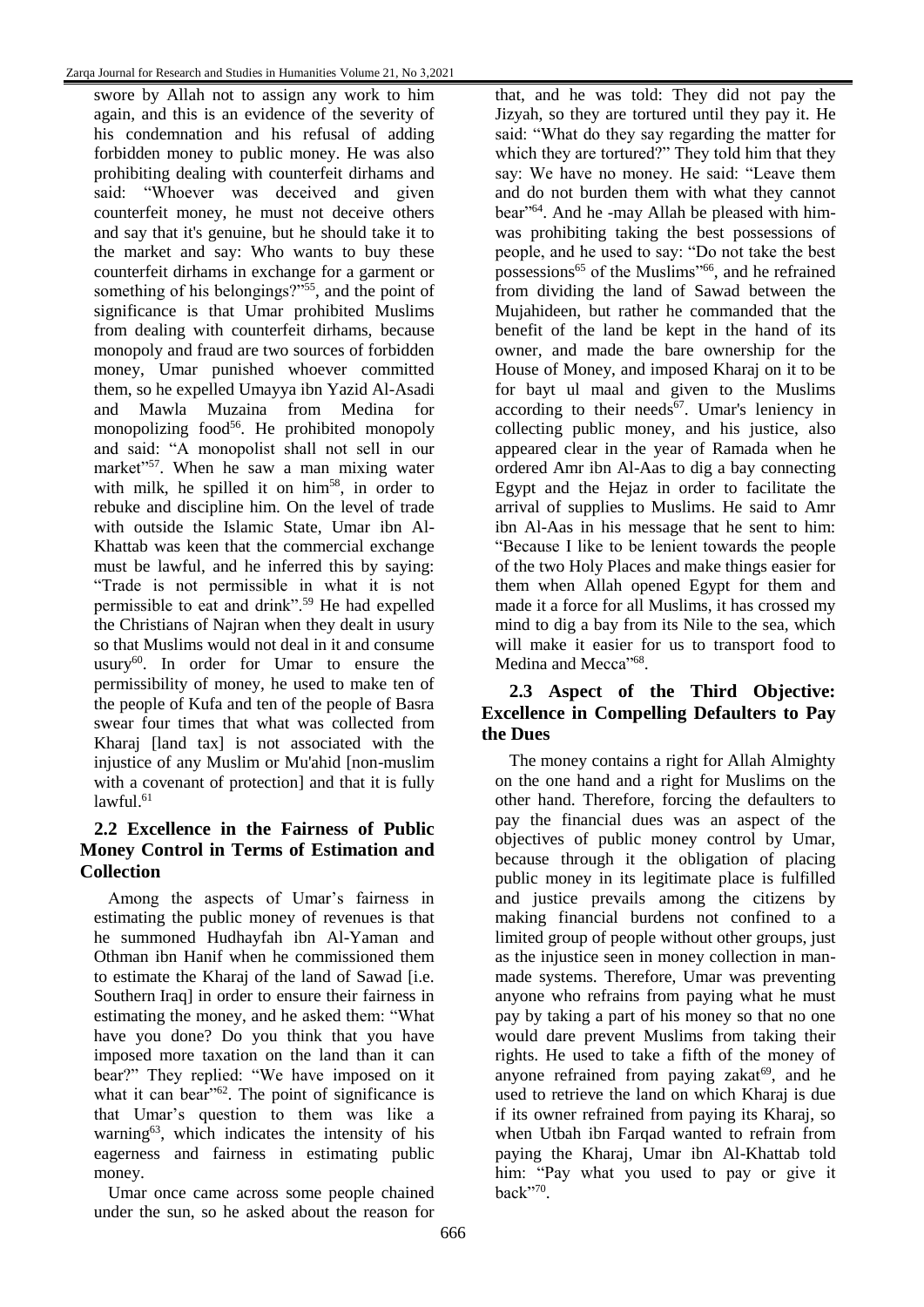#### **Section III**

#### **Aspects of Excellence in the Objective of Public Money Control by Umar ibn Al-Khattab – Expenditures**

# **3.1 Aspect of the First Objective: Excellence in the Eligibility of Receiving Expenditure**

This aspect of the objective of public money control by Umar, regarding expenditures, was intended to disburse money in legitimately considered channels and prevent it from anyone who does not deserve it. Therefore, Umar used to put public money in the place where it should be placed, so he was searching for the people who are eligible for it. For example, a woman came to ask for charity from *bayt ul mal*; he asked about her money and whether she is rich or poor and said to her: "If you have Uqiyyah [Unit of weight e.g. gold, silver. etc.], you are not eligible for charity."<sup>71</sup> Umar was concerned with special cases such as the liberation of captives, even at the last moments of his life when he was on the deathbed; it was reported that Abdullah ibn Abbas said: "I heard Umar when he was stabbed saying: "Know that liberation of any Muslim captive should be from Bayt ul maal"<sup>72</sup>. Umar ibn Al-Khattab suspended the share of those whose hearts are to be reconciled and did not give it to Uyayna ibn Husn and Al-Aqra' ibn Habis, and he justified this by saying: "Prophet Mohammad (PBUH) was reconciling your hearts when Muslims were few in number; now Islam expanded, so go and get money with your effort"<sup>73</sup>. The point of significance from not giving them from the share of *muallafat alquloob* is due to the great number of Muslims in his time and the increase in their power as they became a state that is feared by its enemies. Al *muallafat al-quloob* stopped to exist during the era of Umar. With their disappearance; the reason for the ruling ended in his time, with the ruling remaining until the Day of Judgement if the conditions for its application are fulfilled $74$ .

When large numbers of Arabs came to Medina in the year of Ramada, Caliph Umar ordered to count them and they were sixty thousand and all of them were eligible to receive nafaqa (expenditure); then he ordered to distribute them throughout the city and appointed a person on every region to inspect their conditions and divide food among the immigrants. In the evening, Omar was informed with what these men have provided to people and as for those who could not come to Medina, Umar was sending them what suffices them<sup>75</sup> and he ordered to count the number of sick people,

children, and families that did not come in order to give them their right of expenditure<sup>76</sup>.

# **3.2 Aspect of the Second Objective: Excellence in Considering Priority in Expenditure**

ʻUmar ibn al-Khaṭṭāb's famous saying about this priority is clearly confirming this objective, as he said: "I don't deserve this money more than you, and none of us is more deserving of it than another, rather we are adhering to the Book of Allah and the pledge with Prophet Mohammad (PBUH), hence, the man and his feet [i.e. the time in which he joined Islam], then the man and his suffering, then the man and his dependents, then the man and his need"77. The point of excellence in Umar's saying is that he made expenditure according to priority which also had degrees; the highest degree was the precedence in joining Islam, then the amount of effort and sacrifice provided for Islam, then the number of dependents one has, and finally the need. So, there were four degrees according to Umar on which distributing the expenditures to the eligible depended, and yet he did not neglect giving charity to whoever needed it because he had a lot of dependents, and he was giving priority to the needy among them over the non-needy, so in his message to one of the governors he commanded him: "Start with the poor, the orphans, the widows, and the elderly"78.

# **3.3 Aspect of the third objective: Excellence in Expenditure Rationalization**

One of the aspects of expenditure rationalization by Umar is the intensity of his monitoring of himself and his keenness that he doesn't transgress the limits of Allah in it, and therefore he said: "Nothing of this money is permissible for me except what I take from my own money"<sup>79</sup> . One of the aspects of expenditure rationalization by him is that he forbade building houses for him in the Islamic state. When Amr ibn Al-As wrote to him: "We have planned to build a house for you near the grand mosque," Umar wrote to him: "Why should a man from Hijaz have a house in Egypt?!", and commanded him to make it a market for Muslims<sup>80</sup>. Umar was prohibiting workers from exploiting public money in their private affairs, and he protected the public money from being looted in the name of authority or law. For example, he blamed one of his workers when he placed curtains on the walls of his house, saying to him: "Woe to you! Do you put cloth on the wall while this cloth can be worn by people and protect them from the heat and cold?"81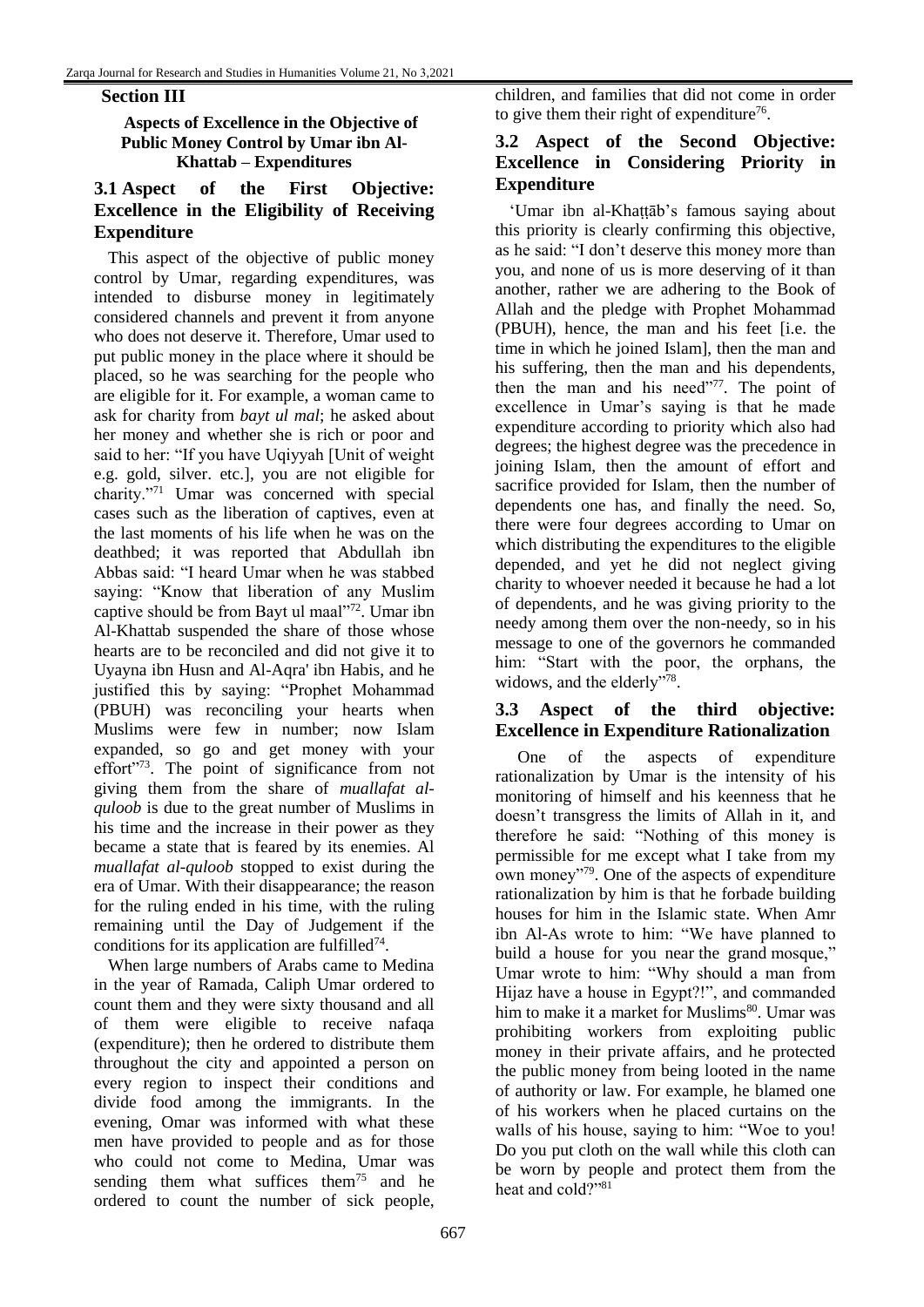Umar was keen to rationalize the expenditure in the construction of public facilities by not spending on them excess expenses that they did not need, so he prohibited the builder in charge of the expansion of the Prophet's Mosque from that and said to him: "Never make a lot of decorations so that people will not be fascinated"<sup>82</sup>, and the point of excellence in Umar's prohibition is that he didn't want people to pay more attention to this decorations than to prayer and worship $83$ , and also because this expenditure is on non-essential luxuries.

One of the aspects of Umar's rationalization of expenditure was to give people their dues from expenditure and that they should not be kept in *bayt ul mal* if people need them. He said to Abdullah ibn Arqam, who was the treasurer of *bayt ul mal*: "Apportion the money of *Bayt ul mal* once a month", and then he said to him: "Apportion the money of *Bayt ul mal* once a week", and then he said to him: "Apportion the money of *Bayt ul mal* once a day<sup>384</sup>, and this is another witness to his rationalization of expenditure, as he was paying it only if people need it, and he was estimating this according to the need.

Another aspect of Umar's insight in expenditure rationalization is his fear of wasting it on personal needs, which leads to many warnings for Muslims<sup>85</sup>, and this is why he wept when he got a lot of money from the conquests, and he said: "Whenever Allah gives this much money to people, animosity and hatred occur among them"<sup>86</sup>, and he warned Muslims against such wastefulness that leads to the spread of poverty, and he said: "I see that you will put what Allah has provided you in your stomachs and on your backs and ignore widows, orphans, and the needy among you"87.

Umar urged people to rationalize the expenditure in order to keep their bodies active and be able to worship Allah, he said: "You have to economize on food and drink because it is better for the body and prevents extravagance, and a man will not perish until his lust overwhelms his religion"88.

Umar's expenditures rationalization was clear in warning people against excessive luxuriousness in imitation of the disbelievers because this is a kind of extravagance that keeps Muslims away from their religious values and customs, and also it's a kind of spending money in impermissible ways. So, he used to talk to Muslims and say to them: "Beware of the life of pleasures, and the dress of the polytheists and wearing of silk garments<sup>"89</sup>. Expenditures rationalization by Umar reached the point that he

was planning for the future so that if Muslims were hit by hardship or distress, he would put money in its appropriate place in which it should be, and if he did not find enough money to spend on the people, then the rich must spend on the poor. He said: "If people were hit by years of distress, I would spend on them from the money of Allah until I could not find a dirham remaining, and if I don't find a dirham, I would oblige every man to spend on another man"<sup>90</sup>. In the year of Ramada, he emphasized this method of expenditures rationalization and said: "If Allah did not ease this distress, I would not leave any house of wealthy Muslims without making some of the poor enter it"91.

# **3.4 The Aspect of the fourth objective: Excellence in providing the basic needs to those who deserve it**

The excellence of Umar is demonstrated in providing the basic needs to all members of the society, as he pledged to do so, saying: "If Allah should keep me alive, I will let the widows of Iraq need no man to support them after me $\frac{1}{2}$ , he also said: "I swear by Allah that if I should remain alive, even a shepherd on Mount Sanaa will receive his share of this money while he is in his place<sup>"93</sup>, so he ensured the basic needs to all Muslims who needed them. When he went to the Levant, they prepared for him food that had not seen before; and when they brought it to him, he said: "This is for us, so what is for the poor of the Muslims?"<sup>94</sup>

He considered the needy more deserving of charity than the poor, so he said: "The needy is not the one who has no money, but he is the one who has no source of sufficient income"<sup>95</sup>, and this shows Umar's excellence, as he used to give the needy person who has an income but this income is not sufficient, and no one may notice that he deserves charity. Umar -may Allah be pleased with him- also realized the wisdom behind zakat and he understood that zakat is productivity that brings the poor out of his poverty and not consumption that keeps the poor as he is, so he instructed his workers to enrich the poor, and said to them: "Repeat charity for them, even if one of them received a sum of a hundred camels"<sup>96</sup>. He also provided the disabled with what they needed. When he saw a man eating with his left hand, he rebuked him in order to eat with his right hand. The man said to him: "O Leader of the Believers, my right hand is unavailable", Umar said to him: "Why is it unavailable?" the man brought it out and it was cut. Umar said: "What is this?" He said: "My hands were injured on the day of Yarmouk". Umar sat with him crying and asked: "Who helps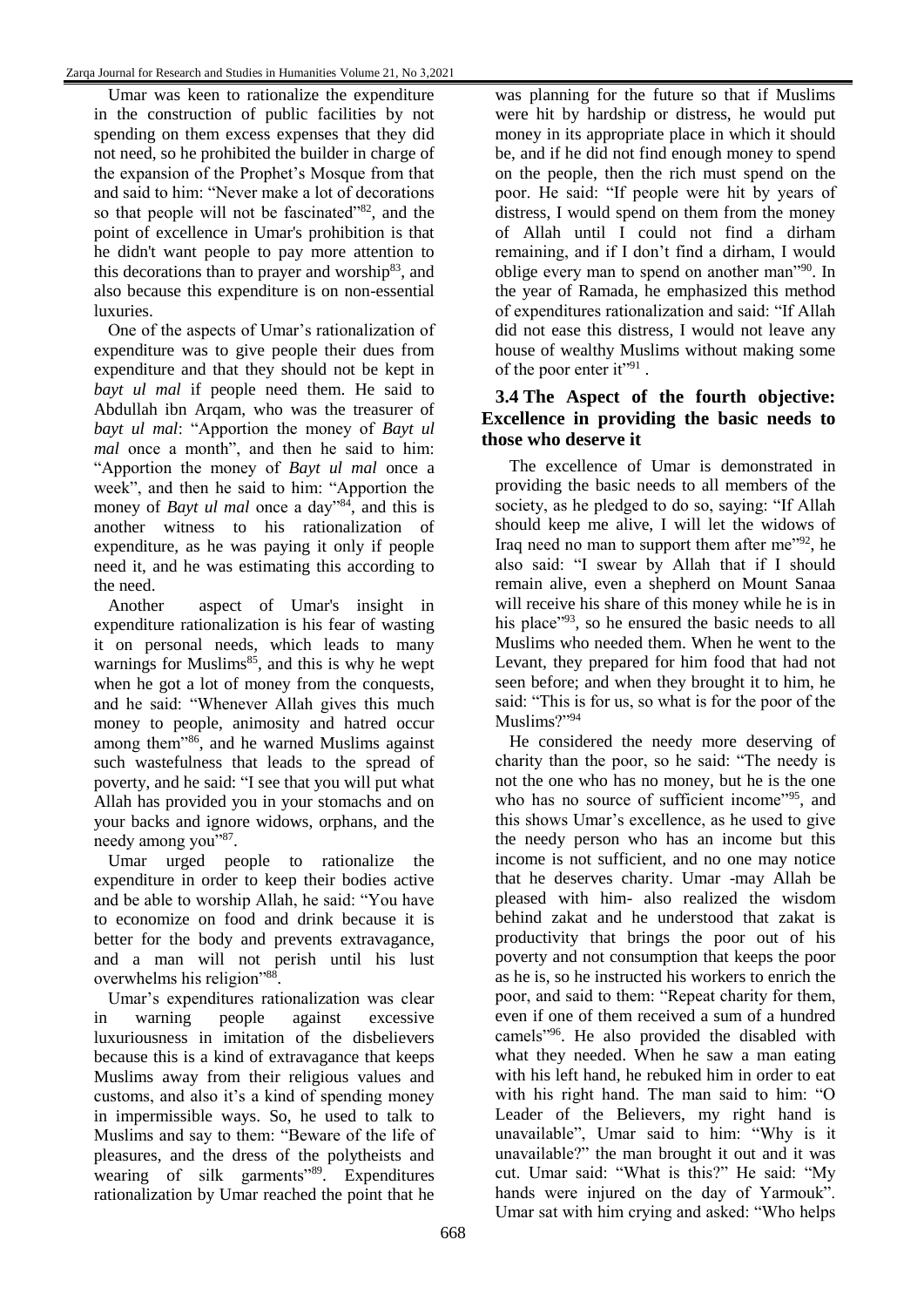you in ablution? Who washes your head and your clothes?" and he commanded that he to be given a servant and five camels from charity camels"<sup>97</sup> (He paid the blood money of unintentional homicides from bayt ul maal for those who were unable to pay it, considering them of the debtors<sup>98</sup>.

He was pledging to those who went to jihad to take care of their children until they return from the invasion, and he said to them: "I am the father of the children until you return"<sup>99</sup>. He did not leave the stranded traveler and pilgrims to ask someone else for assistance, as he allocated a house full of dates, raisins, and flour for stranded travelers and guests $100$ . He did not neglect the right of the travelers who were ignored, so when a woman asked some people for a drink and they refused to give her and then she died of thirst, he imposed on them her blood money<sup>101</sup>. As are foundlings, he made their expenditure from bayt ul maal. When a man from Bani Salim found a foundling, Umar -may Allah be pleased with him- said to him: "What has induced you to take this person?" He said: "I found him lost, so I took him." Umar's advisor told him: "He is a good man, O Leader of the Believers." Umar said to him: "Is that true?" He said: "Yes." Umar -may Allah be pleased with him- said: "Go, you are free. You have his allegiance, and we will spend on him"<sup>102</sup>. Even the dhimmis, Umar provided them with the essentials they needed, so when he came across some Christian people infected with leprosy, he ordered that they be given from charity and provided with food $103$ . When he saw an old Jew person asking people for charity, he said to him: "What compelled you to do so? He said: "Jizyah, need, and age!" Umar took him to *bayt ul maal* and said to the treasurer: "Look at this man and whoever is like him, I swear by Allah we didn't treat him fairly if we took Jizya from him at his whole young age and then forsake him at his old age"<sup>104</sup>. He recommended treating the dhimmis well after his death, so he said to the one who would take over the caliphate after him: "I recommend him about the Dhimmis, to fulfill the pledge with them, to fight for their protection, and not to burden them with what they can't bear"<sup>105</sup>.

# **3.5 Aspect of the Fifth Objective: Excellence in Preventing Influence Peddling**

Umar was a perfect example for preventing influence peddling, as he didn't distinguish himself and his family and didn't use his position to live a better life than the life of Muslims. Umar did not eat any food in the house of one of his children or his wives except as the food that

people ate<sup>106</sup>. He swore by Allah that he will not consume butter or meat until people get a good life $107$ . Ayyad ibn Khalifa described him in the year of Ramada, saying: "I saw Umar in the year of Ramada looking blackish, while he was whitish before. He was an Arab man who consumed butter and milk, but when people suffered starvation, he stopped consuming them until they get a good life again. He consumed oil until his color changed and felt hungry more than them"<sup>108</sup>. Umar hated eating something that people could not eat<sup> $109$ </sup>. He did not distinguish his family with an advantage from the people, and he was warning them of that: "I have forbidden people from such and such, but people look at you as a raptor looks at meat. If you commit, people will commit, and if you refrain, people will refrain. I swear by Allah that if one of you committed something that I have forbidden people from; I would double the penalty for him because of his kinship to me"<sup>110</sup>. Umar didn't take money for himself from *Bayt ul maal* to the point that when he had to borrow from it, he paid back what he had borrowed $111$ , and when there were good revenues at *Bayt ul mal;* his daughter, Hafsah, said to him: O Leader of the Believers, where is the right of your relatives from this money? He said: The right of my relatives is from my money, but this is the money of Muslims<sup>112</sup>. A brother-in-law asked Umar to give him from the *bayt ul mal,* he rebuked him, saying: "Do you want me to meet Allah as a traitorous king?!"<sup>113</sup>. When he divided money among Muslims and they praised him, he said to them: How fool you are! If this were my money, I would not have given you one dirham from  $it$ <sup> $114$ </sup>.

# **Conclusions and Recommendations**

# **Conclusions**

**First**: The importance of public money in the Islamic sharia; God Almighty imposed control over it to be gained through legal ways, spent on legal purposes, and be invested in the development of the economy on the one hand, and achieving self-sufficiency of the society on the other hand.

**Second**: Caliph ʻUmar ibn al-Khaṭṭāb made the control of public money, through conserving it, investing it, and spending it according to the interests of the nation as one of the most important duties that he took upon himself and he pledged to spare no effort in achieving that. Caliph Umar considered the public money as one of the aspects of the accurate balance that distinguishes a just ruler from an unjust and tyrannical one and considered himself a guardian of the orphan's money, meaning that it should not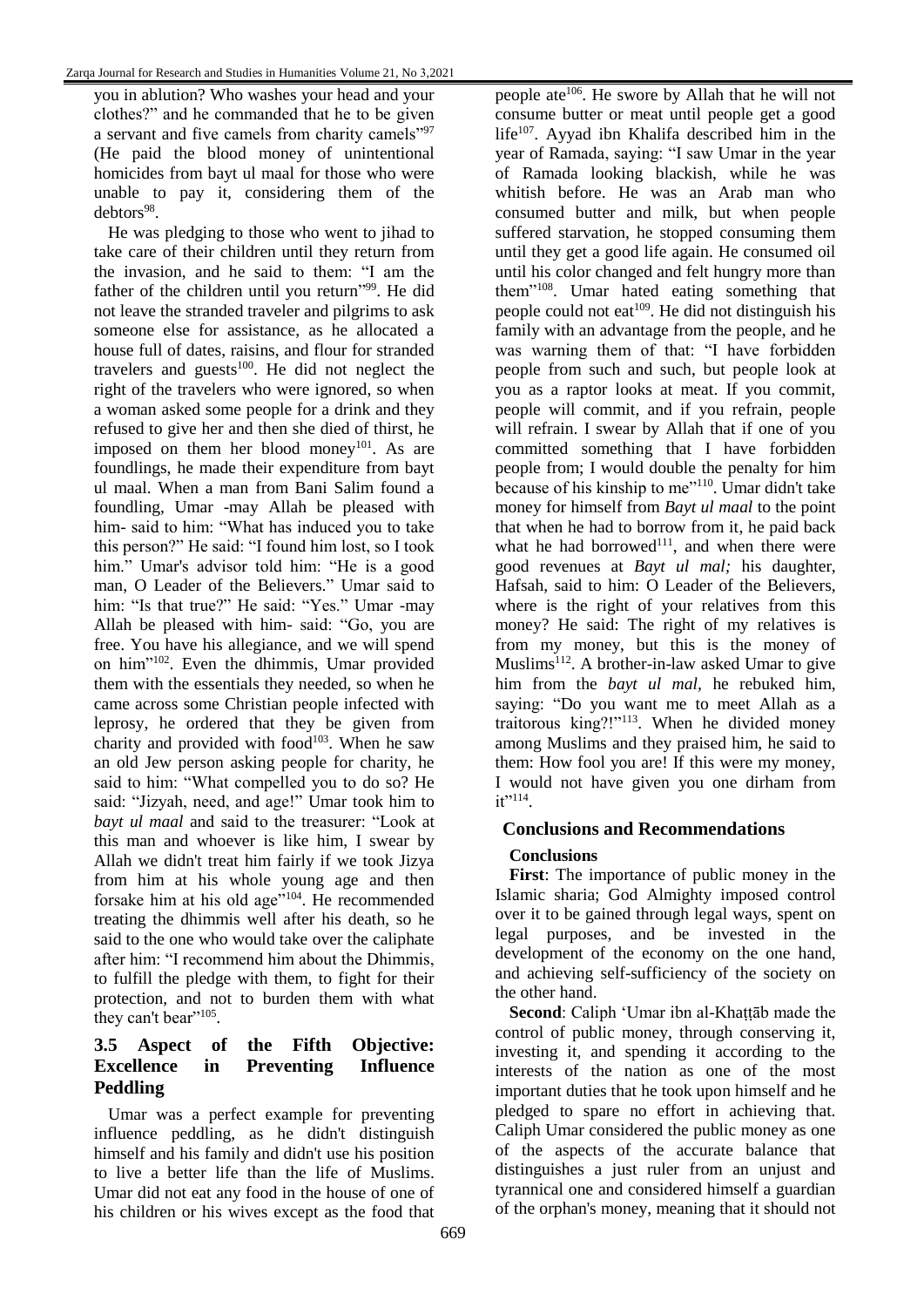be disposed of except in accordance with what Allah almighty commanded.

**Third:** One of the financial purposes of Umar's control of public money revenues is his excellence in the integrity of the money in terms of its halal (legitimate) source.

**Fourth**: Among the financial objectives of Umar's control of public money is his excellence in justice in public money in terms of estimating and collecting and in forcing the defaulters to pay their dues.

**Fifth**: Among Umar's objectives in his control of expenditures is his excellence in setting the eligibility for those entitled to receive expenditures and in the rationalization of expenditures.

**Sixth:** One of the financial objectives of Umar in controlling expenditures of the public money is his excellence in preventing the abuse of power for private gain.

#### **Recommendations**

**First:** Conduct an in-depth research of the policy of Umar, may Allah be pleased with him, through the purposes (maqāṣid al-sharīʿa) and comparing it to the contemporary financial policies.

**Second:** conduct comparative studies between good governance in its contemporary concept and the rational financial policy of Islam as practiced and applied by Umar, may Allah be pleased with him.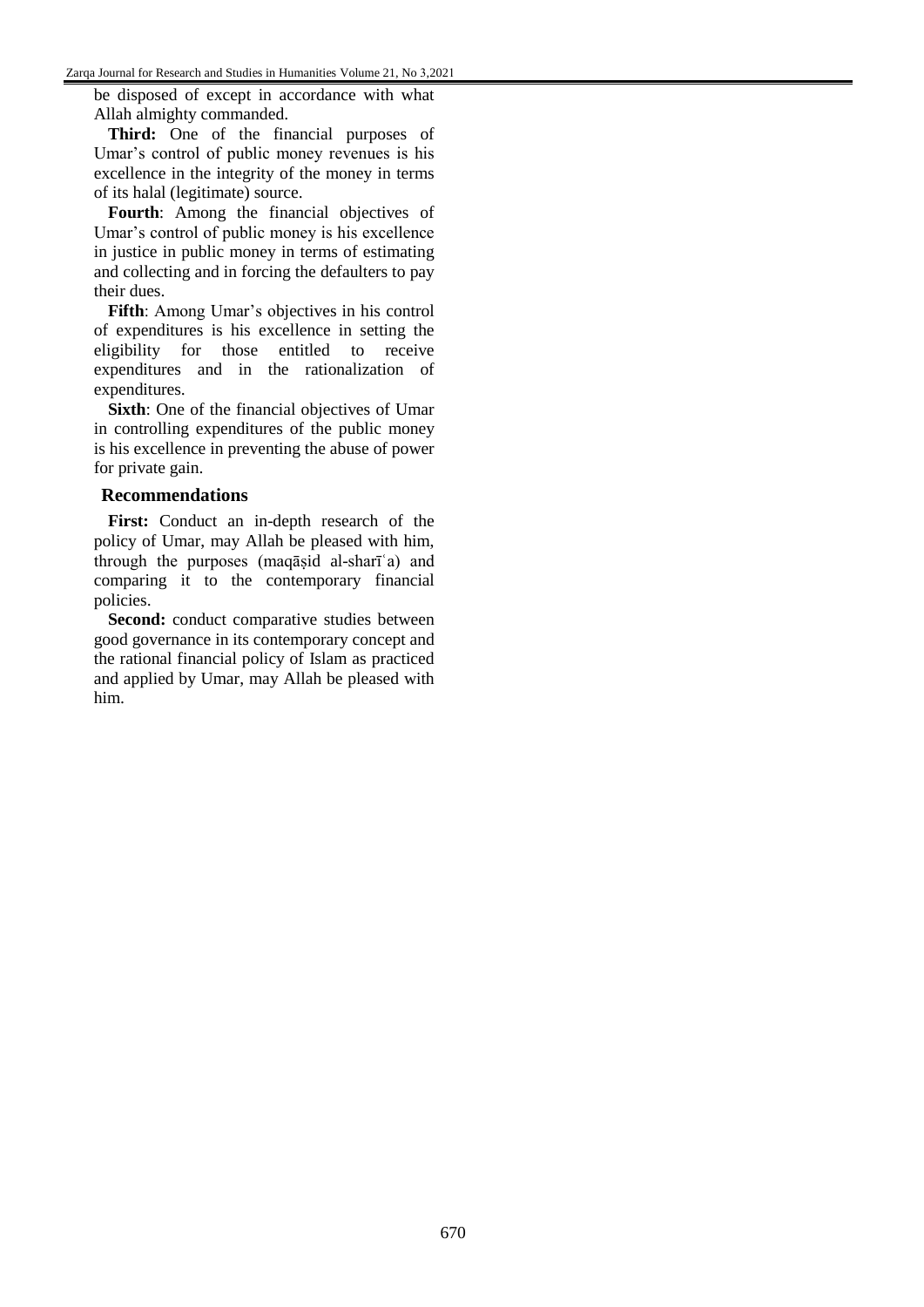#### **References :**

- 1. Al-Qur'an al-Karim.
- 2. Madani, al-Sayyid Muhammad, al-Qanun alidari al-Lībi, Dar al-Nahda, 1965.
- 3. Al-Maqrizi, Ahmad ibn Ali, Al-Mawa'iz wa al-I'tibar fi Dhikr al-Khitat wa al-Athar (al-Khitat al-Maqriziyah), 1st edition, Dar al-Kutub al-'Ilmiyya, Beirut, 1998.
- 4. Al-Moheb al-Tabari , Ahmed bin Abdullah, Al-Riyad al-Nadira fi Manqib al-Ashra, 1st edition, Dar al-Kutub al-'Ilmiyya, Beirut, 1984.
- 5. Qabbani, Bakr, al-Qanoun al-Idari al-Kuwaiti, Modern Press.
- 6. Ibn Qudamah, Abd Allāh bin Ahmad, al-Sharh al-Kabir ala Matn al-muqana'.
- 7. Al-Qurtubi, Muhammad ibn Ahmad al-Ansari, al-Gāmiʿ li-aḥkām al-Qurʾān. Dar al-Fikr, Beirut, 1993.
- 8. Sheeha, Ibrahim bin Abdulaziz, Principles and provisions of the Lebanese administrative law, al-Dar al-Jameyya, 1983.
- 9. Shirbini, Muhammed al-Khatib, Mughni al Muhtaj ila Maarefat Maani Alfath al Minhaj, Dar al-Fikr, Beirut.
- 10. Al-Ya'qubi, Aḥmad ibn Ya'qub, Tarikh al-Yaqubi, Dar Sadder, Beirut, Lebanon.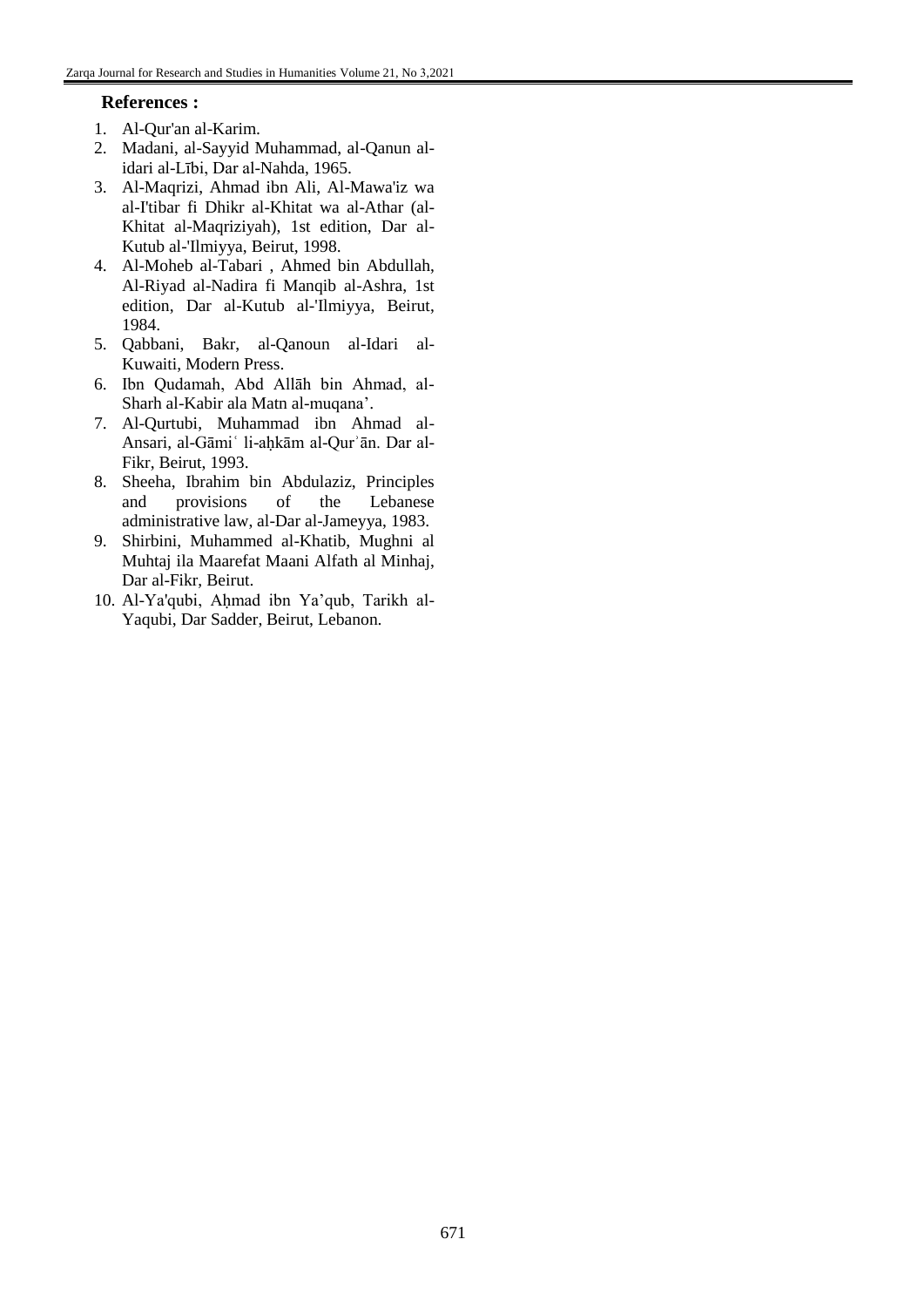#### **Footnote :**

l

1 Ibn Ḥajar, Ahmed bin Ali, *Fatih al-Bari bi Sharh Sahih al-Bukhari*, investigated by: Mustafa Deeb al-Bagha, 3rd edition, Dar ibn-Katheer, Beirut, 1987

2 Ibn abi Shaybah, Abdullah ibn Mohammad Absi, *al-Musannaf fil-Ahadith wal Athar*, Dar Attaj, Beirut,1998

<sup>3</sup> Al-Tabari, Muhammad ibn Jarir , *History of the Prophets and Kings*, Dar al-Fikr

4 Ibn abi Shaybah, Abdullah ibn Mohammad Absi, *al-Musannaf fil-Ahadith wal Athar*, Dar Attaj, Beirut,1998

<sup>5</sup> Al-Jawhari,Ismail ibn Hammad, *Al-Sahhah Taj al-Logha*, investigated by: Ahmad Abdulghaffar Atta, Dar El Ilm Lilmalayin, Beirut

<sup>6</sup> Al-Fayyumi, Ahmad ibn Muhammad bin Ali, Al*-Muneer fi Gharib al-Sharh al-Kabeer,* Scientific Library, Lebanon

<sup>7</sup> Mustafa Ibrahim, Ahmad al-Zayyat, Hamid Abdulqader, Mohammad al-Najjar, *Al Mu'jam Al Waseet*, Academy of the Arabic Language in Cairo, Dar Al Da'wa

8 . Al-Fayyumi, Ahmad ibn Muhammad bin Ali, Al*-Muneer fi Gharib al-Sharh al-Kabeer*, Scientific Library, Lebanon

<sup>9</sup> Al Manawi, Muhammad 'Abd al-Ra'uf, *al-Tawqif 'ala muhimmat al-ta'arif,* 1st edition, Alam Al Kotob, 38, Abdulkhaliq Tharwat, Cairo, 1990

<sup>10</sup> Al-Jurjani, Ali Bin Mohammed, *Al-Ta'reefat*, investigated by: a group of researchers supervised by Al-Nashir, 1st edition, Dar al-Kutub al-'Ilmiyya, Beirut, Lebanon, 1983

<sup>11</sup> Al-Fayyumi, Ahmad ibn Muhammad bin Ali, *Al-Muneer fi Gharib al-Sharh al-Kabeer,* Scientific Library, Lebanon

<sup>12</sup> Habib, Saadi, *Al-Qamous al-Fiqhi Loghattan wa Estelahan*, 1st edition, Dar al-Fikr, Damascus, Syria, 1988

<sup>13</sup> Omar, Ahmed Mukhtar Abdulhamid, *Lexicon of the Modern Arabic Language*, Alam al-Kotob, 2008

<sup>14</sup> IBID

<sup>15</sup> Ibn Manzur, Muhammad ibn Mukarram, *Lisan Al-Arab*, 3rd edition, Dar Sadeder, Beirut, 1993

<sup>16</sup> Because my research is in the field of governance, I will define "control" terminologically in many ways.

<sup>17</sup> Al-Majzoub, Tareq, *Public Administration - the administrative process, public office, and administrative reform*, 1st edition, Halabi Legal Press, 2000

<sup>18</sup> Al-Hilu, Majid Ragheb, *Ilm al-Idara al-Ammah*, Shabab el-Gamaa, Alexandria,  $1973$ 

<sup>19</sup> Abdullah, Abdulghani Basyouni, *Al-Qadaa' al-Idari Mabda' al-Mashrueyyah*, al-Dar al-Jamiyya, 1992

<sup>20</sup> Al-Kafrawi, Ouf Mahmoud, *al-Raqaba al-Maliyya fil Islam*, Shabab al-Gamaa Foundation, Alexandria, 1983.

 $^{21}_{22}$  IBID

<u>.</u>

<sup>22</sup> Shehata, Hussein Shehata, *Methodology and methods for evaluating individual performance,* www.darelmashoa.com

<sup>23</sup> Ramli, Fayyad Hamza, al*-Raqaba al-Maliyya fil Qitaa' al-Hokoomi* ( Financial control in the governmental sector) [www.ibtesama.com](http://www.ibtesama.com/)

<sup>24</sup> Al-Zabīdī, Muhammad Murtadá al-Husaynī, *Taj al-Arus Min Jawahir al-Qamus*

<sup>25</sup> Al-Razi, Muhammed bin Abi Bakr bin Abdul Qadir, *Mukhtar al-Sahhah,* investigated by: Mahmoud Khater, new edition, Lebanese National Library, Beirut, 1995

<sup>26</sup> Ibn Manzur, Muhammad ibn Mukarram, *Lisan Al-Arab*, 3rd edition, Dar Sadeder, Beirut, 1993

<sup>27</sup> Abidin, Muhammed Amin, *Radd al-Muhtar ala al-Dur al-Mukhtar*, Dar al-Fikr, Beirut, 2000

<sup>28</sup> Ibn Najim, Zainuddin bin Ibrahim, *al-Bahr al-Ra'iq Sharh Kanz al-Daqa'iq*, Dar al-Ma'arefa, Beirut

<sup>29</sup> Al-Raysuni, Ahmad, *Nathareyat al-Maqasid ind al-Shatibi* (Imam Al-Shatibi's Theory of the Higher Objectives and Intents of Islamic Law), 1st edition, Casablanca, al-Najah press, 1991

<sup>30</sup> Al- Zarkashi, Mohammed bin Bahādir, *al-Manthur fil Qawaid*, investigated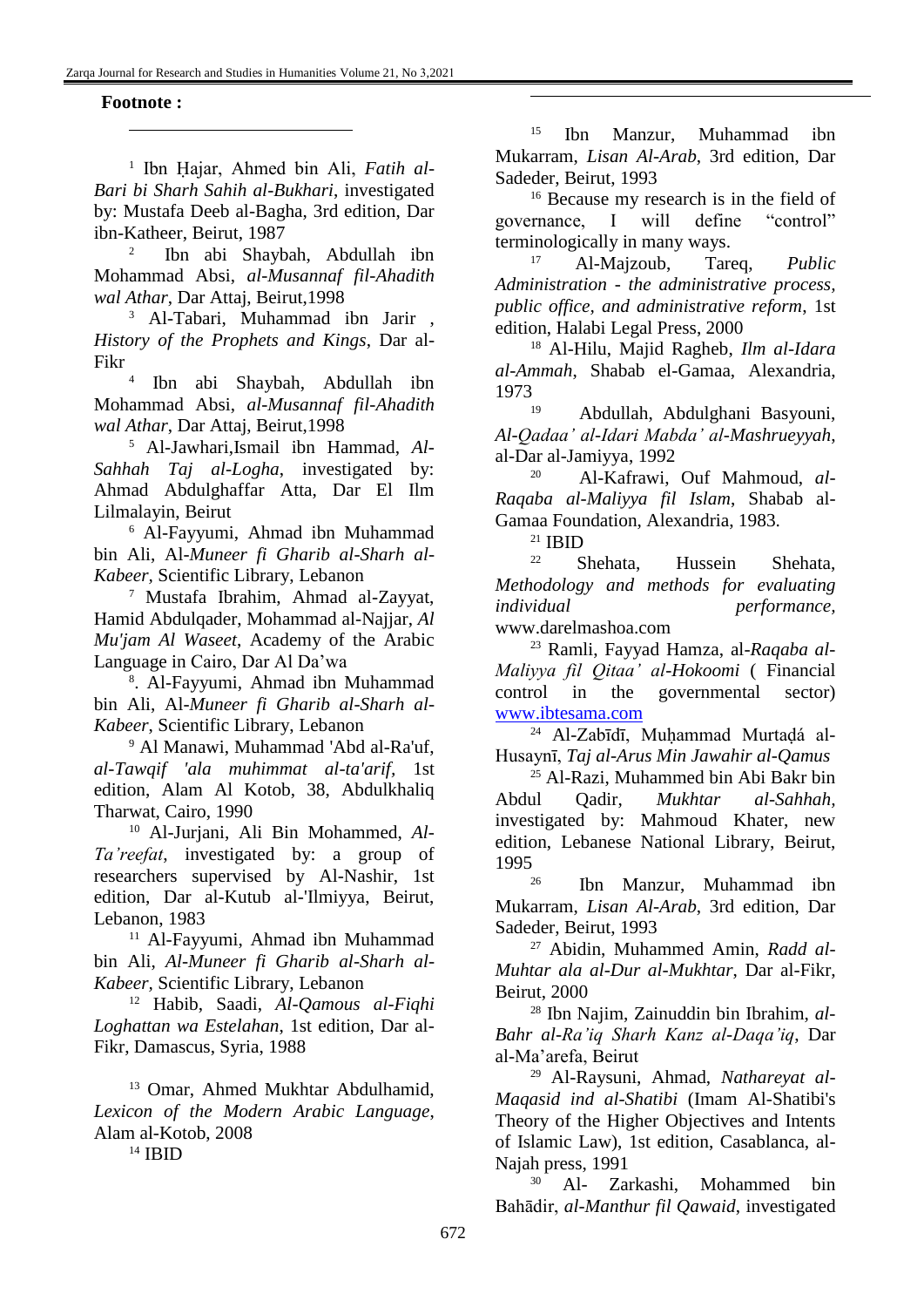<u>.</u>

by: Tayseer Faiq Ahmad Mahmoud, 2nd edition, Ministry of Awqaf and Religious Affairs, Kuwait, 1995

<sup>31</sup> al-Suyuti, Muhammed ibn Abi Bakr, *al-Ashbah wa al-Nazair*, investigated by: Muhammed Moatasem al-Baghdadi, 2nd edition, Dar al-Kitab al-Arabi, 1993, Dar al-Kutub al-'Ilmiyya, 1st edition, Beirut, 1992

<sup>32</sup> Ibn Qudamah, Abd Allāh bin Ahmad, *Al-Mughni*, 1st edition, Dar al-Fikr, Beirut, 1994

33 Madkour, Muhammad Salam, I*ntroduction to Islamic Jurisprudence*; Its History, Sources, and General Theories, p. 475.

<sup>34</sup> Al-Khafif, Ali, *Al-Mu'amalat Al-Shar'iyya*, vol. 2, p. 231.

<sup>35</sup> Al-Sharabasi, Ahmad, al*-Mojam al-Eqtisadi al-Islami*, Dar al-Jeel, 1981

<sup>36</sup> Al-Zoubi, Khaled Samara, *Administrative Law and its application in the Hashemite Kingdom of Jordan*, Dar Al Thaqafa for Publishing & Distributing, 2001

<sup>37</sup> . Ibn Manzur, Muhammad ibn Mukarram, *Lisan Al-Arab*, 3rd edition, Dar Sadeder, Beirut, 1993

<sup>38</sup> Ashur, Muhammad al-Tahir, *Treatise on Maqasid al-Shari'ah*, Tunis, Tunisian Company for Publishing and Distribution,  $2000$ <sub>39</sub>

<sup>39</sup> Al-Raysuni, Ahmad, *Nathareyat al-Maqasid ind al-Shatibi* (Imam Al-Shatibi's Theory of the Higher Objectives and Intents of Islamic Law), 1st edition, Casablanca, al-Najah press, 1991

40 Al-Youbi, Muhammad Saad, *Maqasid al-Shariah al-Islamiyyah wa 'alaqatuha bil adillah al-Shariyah*, Riyadh, Dar Al Hijra, 1995

<sup>41</sup> See: Al-Shaibani, Abd Al-'Aziz and Mustafa Muhammad Shams Al-Din, *The Impact of Sharia Objectives on the Jurisprudence of Financial Transactions*, issue No. 17, 2000

<sup>42</sup>See: *Al-Muwafaqat*, vol. 2, p. 8.

<sup>43</sup> IBID, vol. 4, p. 1.

<sup>44</sup> Kullab, Said Yousef, paper (*Financial and Administrative Control*), [www.arabsgs.net](http://www.arabsgs.net/) .

<sup>45</sup> Talal Abdulwahhab, Suhail, *Measuring the effectiveness of the internal*  *control from the viewpoint of the financial governmental authorities in Kuwait*, Amman Arab University, 2017

<u>.</u>

<sup>46</sup> Ibn Taymiyyah, Ahmad Bin Abdulhalim, al*-Siyasah Al- Share'yah (The Legal Policy),* investigated by: Saleh Lahham, 1st edition, Dar Al- Thamanyah, Riyadh, Al-Rashid Library, 2004.

47 Ibn Shabbah, ʻUmar, *Akhbar al-Madinah al-Nabawiyah*, Saudi Arabia, Buraydah , 1st edition, Dar al-Elayyan, 1990

<sup>48</sup> Ibn al-Jawzi, Abd al-Rahmān, *Manaqib Umar Bin Khattab*, study by: Said Lahham, 1st edition, Dar al-Hilal Library, Beirut. 1989

<sup>49</sup> Ibn Sa'd, Muhammad ibn Sa'd ibn Mani, *at-Tabaqat Al-kubra*, investigated by: Muhammed Abdulqader Atta. 1st edition, Dar al-Kutub al-'Ilmiyya, Beirut, 1990

<sup>50</sup> Musleh, Ahmad Hasan Hussein, *Siyaset al-Farouk Omar al-Eqtisadeya*, unpublished master's thesis, Al-Quds University, Islamic Studies Programme, 2014

<sup>51</sup> Ibn Ḥajar, Ahmed bin Ali, *Fatih al-Bari Sharh Sahih al-Bukhari*, investigated by: Mustafa Deeb al-Bagha, 3rd edition, Dar ibn-Katheer, Beirut, 1987

52 IBID

<sup>53</sup> Abu Ubaid, al-Qasim bin Salam, *al-Amwaal*, investigated by: Muhammed

<sup>54</sup> Al-Tabari, Muhammad ibn Jarir , *History of the Prophets and Kings*, Dar al-Fikr

<sup>55</sup> Ibn abi Shaybah, Abdullah ibn Mohammad Absi, al-Musannaf fil-Ahadith wal Athar, Dar Attaj, Beirut,1998

<sup>56</sup> Ibn Ḥajar, Ahmed bin Ali, *Fatih al-Bari Sharh Sahih al-Bukhari,* investigated by: Mustafa Deeb al-Bagha, 3rd edition, Dar ibn-Katheer, Beirut, 1987

<sup>57</sup> Ibn abi Shaybah, Abdullah ibn Mohammad Absi, *al-Musannaf fil-Ahadith wal Athar*, Dar Attaj, Beirut,1998

<sup>58</sup> IBID

<sup>59</sup> Ibn Taymiyyah, Ahmad Bin Abdulhalim, *al-Siyasah Al- Share'yah* (The Legal Policy), investigated by: Saleh Lahham, 1<sup>st</sup>. edition, Dar Al- Thamanyah, Riyadh, Al-Rashid Library. 2004.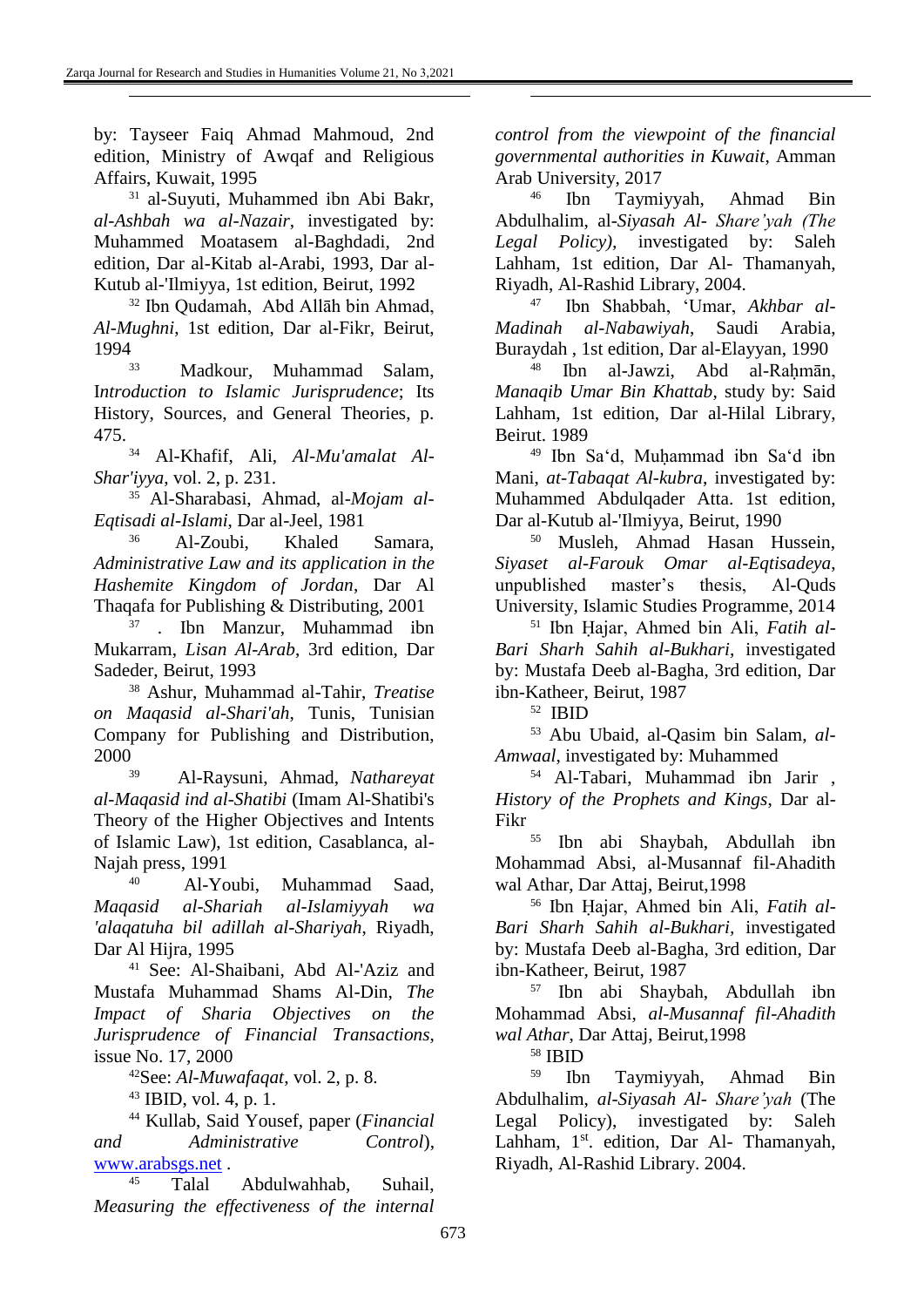<sup>60</sup> Ibn abi Shaybah, Abdullah ibn Mohammad Absi, *al-Musannaf fil-Ahadith wal Athar*, Dar Attaj, Beirut,1998

<sup>61</sup> Ibn Qayyim al-Jawziyya, Muhammad ibn Abi Bakr, *I'lam aL-Muwaqqin an Rabb al-'Alamin,* investigated by: Muhammed Abdulsalam Haroun, 1st edition, Dar al-Kutub al-'Ilmiyya, Beirut, 1991.

<sup>62</sup> Ibn Ḥajar, Ahmed bin Ali, *Fatih al-Bari Sharh Sahih al-Bukhari*, investigated by: Mustafa Deeb al-Bagha, 3rd edition, Dar ibn-Katheer, Beirut, 1987

<sup>63</sup> IBID

<u>.</u>

64 Abu Yousef, Yaqub bin Ibrahim, *Al-Kharraj*, investigated by: Mohammad Ibrahim Banna, Dar Al Eslah

<sup>65</sup> Al-Fairuzabadi, Majd-ad-Din Muhammad bin Yaqub, al*-Qamus al-muhit*, 2nd edition, Al-Resala Foundation, 1987

<sup>66</sup> Ibn Zenjoyh, Hamid, *al-Amwal*, investigated by: Shakir Adeeb Fayyad, 1st edition, King Faisal Center for Research and Islamic Studies, Riyadh, 1986

<sup>67</sup> Abu Ubaid, Al-Qasim ibn Salam, *Al-Amwal*, pp. 202-204, also see: Qal'ajah Rawas, Economic Thought, p. 195.

<sup>68</sup> See:Al-Balādhurī, ʾAḥmad ibn Yaḥyā*, Ansab Alashraf Ashaykhan Abu Bakr asedeeq w Umar ibn Alkhattab w waladhoma*. Investigated by: Ihsan Sudqi Al Amad, 1st. edition, Moasaset ashira' Al arabi, Al Kuwait, 1989.

<sup>69</sup> Ibn abi Shaybah, Abdullah ibn Mohammad Absi, *al-Musannaf fil-Ahadith wal Athar,* Dar Attaj, Beirut,1998

<sup>70</sup> Adam, Yahya, *al Kharaj*, Invistigated by:husein Mo'nes, 1st. edition, Dar Al-Shurouq, 1997

71 Al-Muttaqi, al-Sanadi, Aladdin bin Ali, *Kanz al-Umal fi Sunan al-Aqwal wal Afaal,* Al Resala Foundation, Beirut, 1994.

<sup>72</sup> Ibn Zenjoyh, Hamid, *al-Amwal*, investigated by: Shakir Adeeb Fayyad, 1st edition, King Faisal Center for Research and Islamic Studies, Riyadh, 1986

<sup>73</sup> Ibn-Ḥajar, Ahmed bin Ali, *Al-Isabah fi Tamyeez al-Sahabah*, investigated by: Ahmad Adel Abdulmawjoud, Ali Muhammad Muawwad, 1st edition, Dar al-Kutub al-'Ilmiyya, Beirut, 1995

<sup>74</sup> Zedan , Abd Alkarim , *Introduction to the study of Islamic Sharia*, 2nd edition, Arabian Press, Baghdad, 1966

<u>.</u>

 $75$  Ibn al-Jawzi, Abd al-Rahmān, *Manaqib Umar Bin Khattab*, study by: Said Lahham, 1st edition, Dar al-Hilal Library, Beirut. 1989

<sup>76</sup> Ibn Sa'd, Muḥammad ibn Sa'd ibn Mani, *at-Tabaqat Al-kubra*, investigated by: Muhammed Abdulqader Atta. 1st edition, Dar al-Kutub al-'Ilmiyya, Beirut, 1990

<sup>77</sup> Al-Albani, Mohammad Naser eddin, *Sahih sunan abi dawood*, 1st. edition, al Maktab al Islami, Beirut, 1988

78 Ibn Saad, Muḥammad ibn Sa'd ibn Mani, *at-Tabaqat Al-kubra*, investigated by: Muhammed Abdulqader Atta. 1st edition, Dar al-Kutub al-'Ilmiyya, Beirut, 1990

<sup>79</sup> al-Suyuti, Muhammed ibn Abi Bakr, *Husn al-Mohadara fi Akhbar Misr wa al-Qahira*, 1st edition, Scientific Library, Beirut, 1997.

<sup>80</sup> Ibn Ḥajar, Ahmed bin Ali, *Fatih al-Bari Sharh Sahih al-Bukhari*, investigated by: Mustafa Deeb al-Bagha, 3rd edition, Dar ibn-Katheer, Beirut, 1987

<sup>81</sup> IBID.

<sup>82</sup> IBID

<sup>83</sup> Al-Bayhaqi, Aḥmad ibn Ḥusayn Ibn 'Alī, *A sunan al Kubra*, investigated by: Mohammad abdulqader Ata, 1st. edition, Dar al-Kutub al-'Ilmiyya , Beirut, 1994

<sup>84</sup> Musleh, Ahmad Hasan Hussein, *Siyaset al-Farouk Omar al-Eqtisadeya*, unpublished master's thesis, Al-Quds University, Islamic Studies Program, 2014

<sup>85</sup> Ibn Hanbal, Ahmed, *al-Zuhd*, investigated: Mohammed Said Basyouni Zaghloul, Dar AlKitab Al Arabi, Beirut, 1988

<sup>86</sup> Ibn Abi Dunya, Abdullah ibn Mohammad, *Makarim al akhlaq*, , Beirut, 1993

<sup>87</sup> The previous reference, p311.

<sup>88</sup> Muslim, Sahih, the Book of Clothes and Adornment, Chapter: The Prohibition of Using Vessels of Gold And Silver, No. 2069.

<sup>89</sup> Ibn Sa'd, Muḥammad ibn Sa'd ibn Mani, *at-Tabaqat Al-kubra*, investigated by: Muhammed Abdulqader Atta. 1st edition, Dar al-Kutub al-'Ilmiyya, Beirut, 1990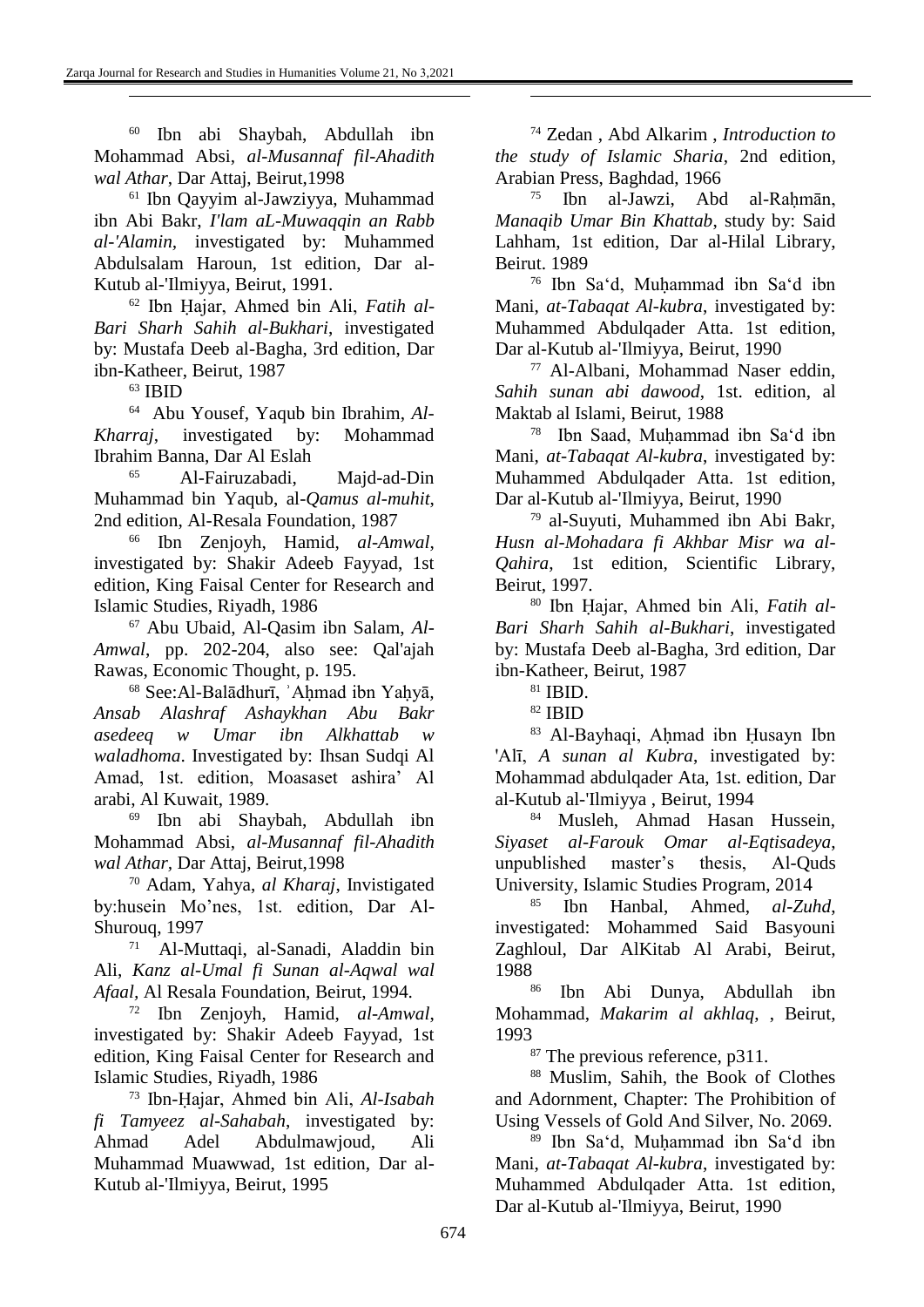<u>.</u>

<sup>90</sup> Ibn al-Jawzi, Abd al-Rahmān, *Manaqib Umar Bin Khattab*, study by: Said Lahham, 1st edition, Dar al-Hilal Library, Beirut. 1989

<sup>91</sup> Ibn Ḥajar, Ahmed bin Ali, *Fatih al-Bari Sharh Sahih al-Bukhari*, investigated by: Mustafa Deeb al-Bagha, 3rd edition, Dar ibn-Katheer, Beirut, 1987

<sup>92</sup> Ibn Hanbal, Ahmed, *al-Masnad*, 2nd edition, Dar Turath, Beirut, 1993

<sup>93</sup> Ibn al-Jawzi, Abd al-Rahmān, *Manaqib Umar Bin Khattab*, study by: Said Lahham, 1st edition, Dar al-Hilal Library, Beirut. 1989

<sup>94</sup> Ibn al-Athir, Ali ibn abi alkaram, al*-Kamil fi at-Tarikh* (The Complete History), 2nd. Edition, Dar Al Kutub alilmiyyah, Beirut, 1995

<sup>95</sup> Abu Ubaid, al-Qasim bin Salam, *al-Amwaal*, investigated by: Muhammed Khalil Harras, 1st edition, Dar al-Kutub al-'Ilmiyya, Beirut, 1984

<sup>96</sup> Ibn-Ḥajar, Ahmed bin Ali, *Al-Isabah fi Tamyeez al-Sahabah*, investigated by: Ahmad Adel Abdulmawjoud, Ali Muhammad Muawwad, 1st edition, Dar al-Kutub al-'Ilmiyya, Beirut, 1995

<sup>97</sup> Hazm, Alī ibn Ahmad, *al-Muhalla bi'l Athar*, investigated by: Abdulghaffar Suleiman al-Bandari, Dar al-Fikr, Beirut

<sup>98</sup> Al-Tabari, Muhammad ibn Jarir , *History of the Prophets and Kings*, Dar al-Fikr

<sup>99</sup> Ibn Sa'd, Muḥammad ibn Sa'd ibn Mani, *at-Tabaqat Al-kubra*, investigated by: Muhammed Abdulqader Atta. 1st edition, Dar al-Kutub al-'Ilmiyya, Beirut, 1990

<sup>100</sup> Ibn abi Shaybah, Abdullah ibn Mohammad Absi, *al-Musannaf fil-Ahadith wal Athar,* Dar Attaj, Beirut,1998

<sup>101</sup> Ibn al-Jawzi, Abd al-Raḥmān, *Manaqib Umar Bin Khattab*, study by: Said Lahham, 1st edition, Dar al-Hilal Library, Beirut. 1989

<sup>102</sup> Ibn Ḥajar, Ahmed bin Ali, *Fatih al-Bari Sharh Sahih al-Bukhari*, investigated by: Mustafa Deeb al-Bagha, 3rd edition, Dar ibn-Katheer, Beirut, 1987.

<sup>103</sup>. Al-Balādhurī, 'Ahmad ibn Yaḥyā, Fotouh al Buldan, Investigated by: Abdullah bn Anis tabba' and Omar Anis Attaba', *Moasaset Al Ma'refah*, Beirut, 1987

<u>.</u>

<sup>104</sup> Abu Ubaid, al-Qasim bin Salam, *al-Amwaal*, investigated by: Muhammed Khalil Harras, 1st edition, Dar al-Kutub al-'Ilmiyya, Beirut, 1984

<sup>105</sup> Ibn Ḥajar, Ahmed bin Ali, *Fatih al-Bari Sharh Sahih al-Bukhari*, investigated by: Mustafa Deeb al-Bagha, 3rd edition, Dar ibn-Katheer, Beirut, 1987

<sup>106</sup> Al-Mawardi, Ali Ibn Muhammad ibn Habib, *Al-Ahkam al-Sultania w'al-Wilayat al-Diniyya*, Revised by: Muhammad Fehmi al-Serjani, The Endowment Library, Cairo,  $1978$ <sub>107</sub>

<sup>107</sup> Ibn al-Jawzi, Abd al-Raḥmān, *Manaqib Umar Bin Khattab*, study by: Said Lahham, 1st edition, Dar al-Hilal Library, Beirut. 1989

<sup>108</sup> Ibn Sa'd, Muḥammad ibn Sa'd ibn Mani, *at-Tabaqat Al-kubra*, investigated by: Muhammed Abdulqader Atta. 1st edition, Dar al-Kutub al-'Ilmiyya, Beirut, 1990

<sup>109</sup> Ibn 'Abd al-Barr, Yusuf ibn Abdallah, *Al-Istidhkar*, investigated by: Abdulmutti Amin Qalaaji, 1st edition, Beirut, Al-Resala Foundation, 1993

110 Ibn al-Athir, Ali ibn abi alkaram, *al-Kamil fi at-Tarikh* (The Complete History), 2nd. Edition, Dar Al Kutub alilmiyyah, Beirut, 1995

<sup>111</sup> Ibn Sa'd, Muḥammad ibn Sa'd ibn Mani, *at-Tabaqat Al-kubra*, investigated by: Muhammed Abdulqader Atta. 1st edition, Dar al-Kutub al-'Ilmiyya, Beirut, 1990

<sup>112</sup> Ibn Hanbal, Ahmed, *al-Zuhd*, investigated: Mohammed Said Basyouni Zaghloul, Dar AlKitab Al Arabi, Beirut, 1988.

<sup>113</sup> Ibn Abi Dunya, Abdullah ibn Mohammad, *Makarim al akhlaq*, Beirut, 1993.

<sup>114</sup> Al-Bayhaqi, Aḥmad ibn Ḥusayn Ibn 'Alī, *A sunan al Kubra*, investigated by: Mohammad abdulqader Ata, 1st. edition, Dar al-Kutub al-'Ilmiyya , Beirut, 1994.